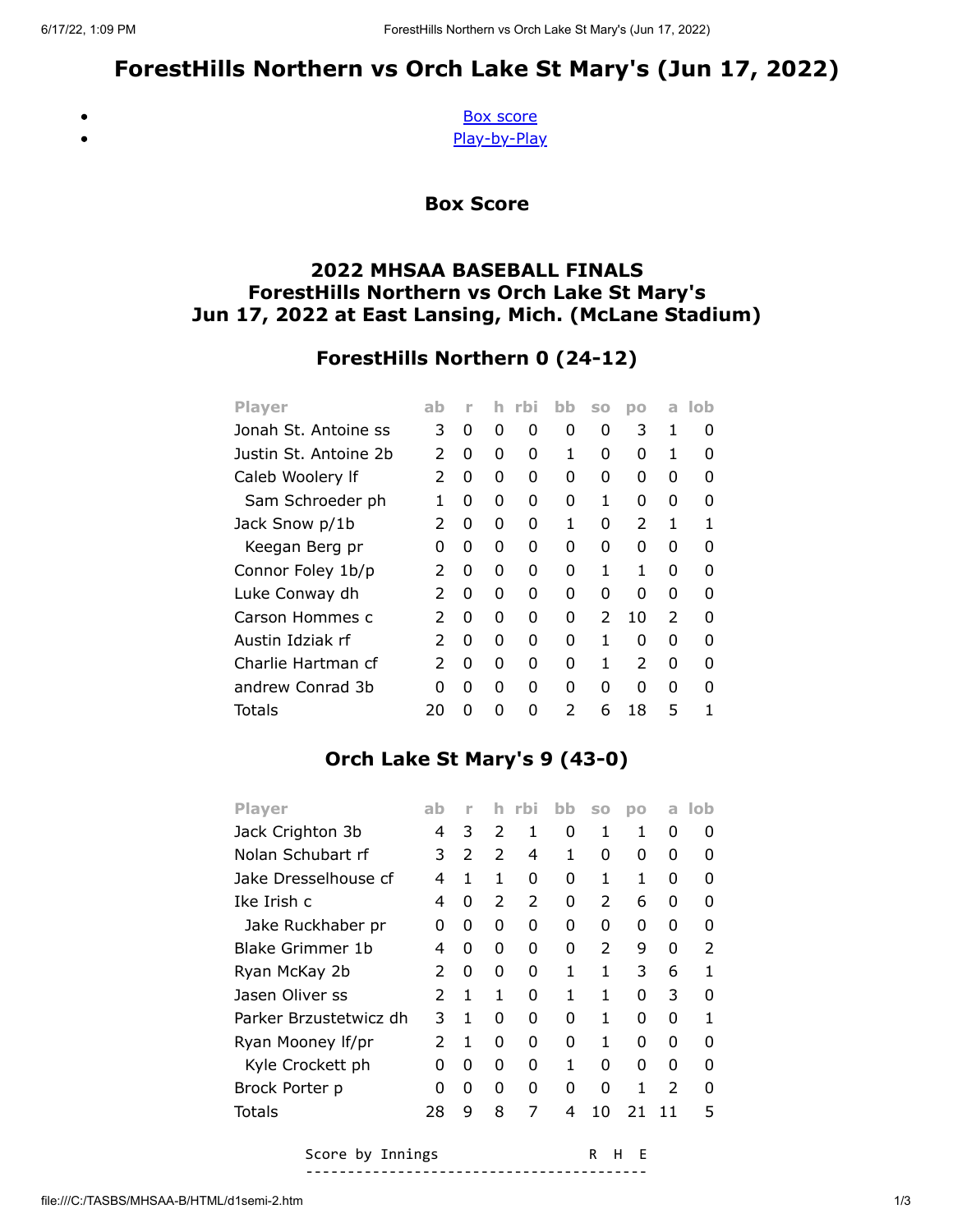6/17/22, 1:09 PM ForestHills Northern vs Orch Lake St Mary's (Jun 17, 2022)

#### ForestHills Northern 000 000 0 - 0 0 3 Orch Lake St Mary's. 210 501 X - 9 8 0 -----------------------------------------

E - Jo. St. Anto; Woolery; Hommes. DP - OLSM 1. LOB - FHN 1; OLSM 5. 2B - Crighton; Oliver. HR - Schubart. SB - Crighton; Schubart; Dresselhouse 2; Oliver. CS - Schubart.

| ForestHills Northern ip h r er bb so wp bk hbp ibb ab bf fo go np |  |  |  |  |                                    |  |  |  |
|-------------------------------------------------------------------|--|--|--|--|------------------------------------|--|--|--|
| Jack Snow L                                                       |  |  |  |  | 4.2 7 8 7 4 9 0 0 0 0 21 25 2 2 97 |  |  |  |
| Connor Foley                                                      |  |  |  |  | 1.1 1 1 0 0 1 1 0 0 0 7 7 3 1 14   |  |  |  |
|                                                                   |  |  |  |  |                                    |  |  |  |
| Orch Lake St Mary's ip h r er bb so wp bk hbp ibb ab bf fo go np  |  |  |  |  |                                    |  |  |  |
| Brock Porter W 7.0 0 0 0 2 6 0 0 0 0 20 22 3 11 83                |  |  |  |  |                                    |  |  |  |
|                                                                   |  |  |  |  |                                    |  |  |  |

Win - Porter. Loss - Snow. Save - None. WP - Foley. Pitches/strikes: Snow 97/54; Foley 14/13; Porter 83/54.

<span id="page-1-0"></span>Umpires - HP: Mike VonLinsowe 1B: Jamie Hinojosa 2B: Kevin Cleveland 3B: Mark Start: 11:35 am Time: 1:29 Attendance: Weather: Sunny, 75F, Wind WNW 17 mph

### Play-by-Play

#### 2022 MHSAA BASEBALL FINALS ForestHills Northern vs Orch Lake St Mary's Jun 17, 2022 at East Lansing, Mich. (McLane Stadium)

ForestHills Northern starters: 6/ss Jo. St. Anto; 1/2b Ju. St. Anto; 21/lf Woolery; 10/p Snow; 11/1b Foley; 14/dh Conway; 15/c Hommes; 7/rf Idziak; 2/cf Hartman; 44/3b Conrad;

Orch Lake St Mary's starters: 5/3b Crighton; 30/rf Schubart; 4/cf Dresselhouse; 18/c Irish; 13/1b Grimmer; 3/2b McKay; 14/ss Oliver; 9/dh Brzustetwicz; 2/lf Mooney; 10/p Porter;

**ForestHills Northern 1st -** Jo. St. Anto popped up to 3b (0-0). Ju. St. Anto grounded out to 2b (1-2 BSKF). Woolery popped up to 2b to right center  $(1-1 B)$ . **O runs, 0 hits, 0 errors, 0 LOB.** 

**Orch Lake St Mary's 1st -** Crighton singled to shortstop (2-2 KBSB). Schubart singled to right field (0-0); Crighton advanced to third. Schubart stole second; Crighton stole home. Dresselhouse struck out looking (3-2 KKBBBK). Irish singled up the middle, RBI (1-0 B); Schubart scored. Grimmer flied out to cf (1-0 B). Ruckhaber pinch ran for Irish. McKay struck out swinging (0-2 KKS). 2 runs, 3 hits, 0 errors, 1 LOB.

ForestHills Northern 2nd - Irish to c for Ruckhaber. Snow walked (3-2 BBKKBB). Berg pinch ran for Snow. Foley grounded into double play ss to 2b to 1b (0-0); Berg out on the play. Conway grounded out to ss (1-2 KSB). O runs, O hits, O errors, O LOB.

Orch Lake St Mary's 2nd - Snow to p for Berg. Oliver walked (3-0 BBBB). Oliver stole second. Brzustetwicz struck out swinging (3-2 BKBFBFS). Mooney struck out swinging (3-2 BKBBSS). Crighton doubled through the left side, RBI (0-1 F); Oliver scored. Schubart walked (3-2 BKSBBFB). Schubart out at second c to ss, caught stealing. 1 run, 1 hit, 0 errors, 1 LOB.